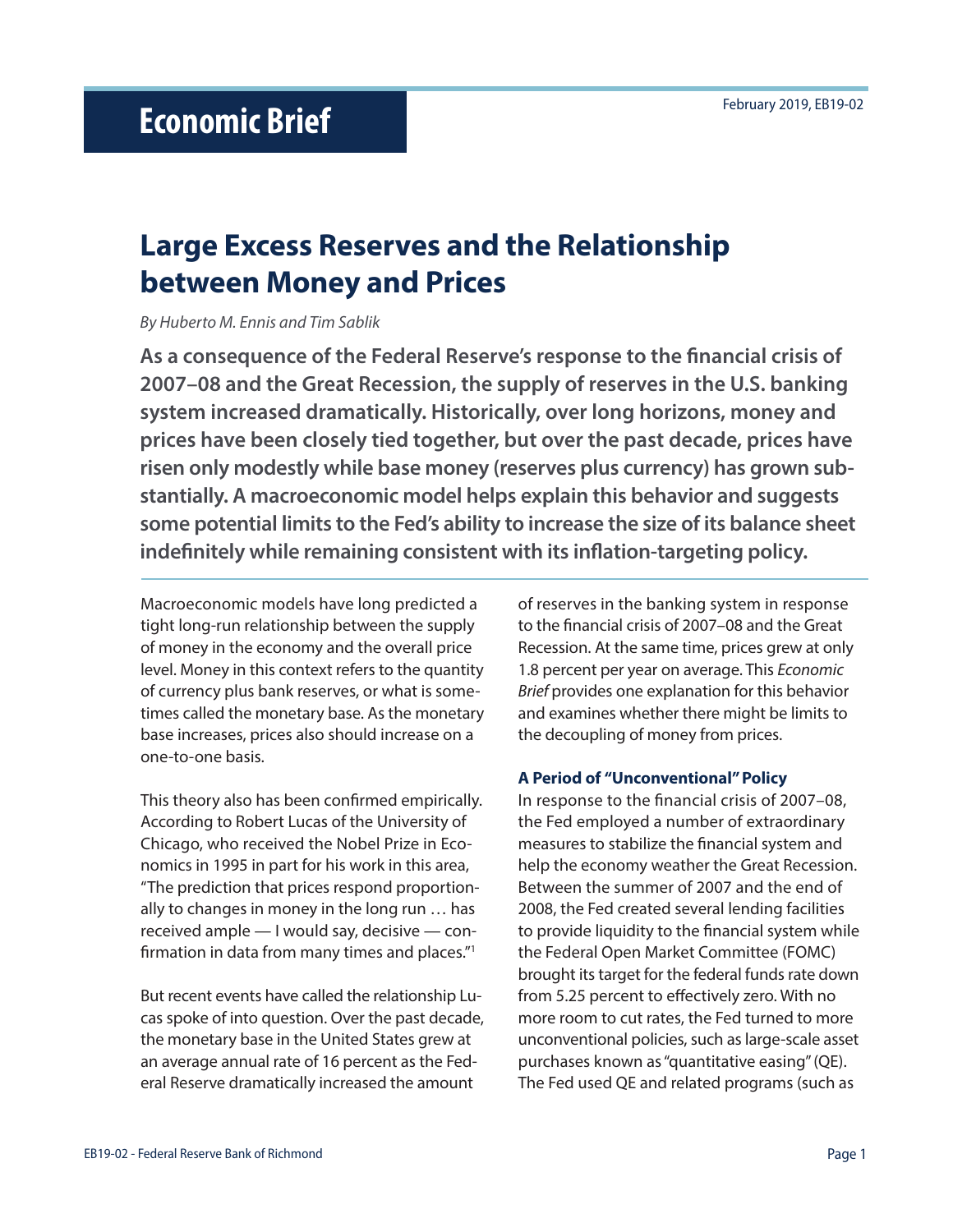Operation Twist) in an effort to lower long-term interest rates to stimulate the economy and spur recovery from the Great Recession.<sup>2</sup> These actions grew the Fed's balance sheet to roughly \$4.5 trillion.

In order to pay for the QE purchases, the Fed issued reserves.<sup>3</sup> Banks have always been required by law to hold some reserves, but historically they have held very little in the way of "excess" reserves because the opportunity cost of doing so was high. Before 2008, reserves paid no interest, so choosing to hold excess reserves meant banks would need to forgo whatever interest they could earn in the market. Banks that found themselves short of their reserve requirement at the end of the day could borrow them overnight from banks that ended the day with a surplus, further reducing any incentives to hold excess reserves. This low-reserve environment was intertwined with how the Fed traditionally set monetary policy. The Fed's target policy rate, the fed funds rate, is the rate

that banks charge one another to borrow reserves overnight. By changing the supply of reserves in the market, the Fed could target the fed funds rate it desired, executing monetary policy in line with the decisions of the FOMC.

In October 2008, the Fed gained the authority to pay interest on reserves, allowing it to set a floor for market rates while increasing the supply of reserves in the banking system. This tool soon became less important as the Fed's target rate fell closer to its effective lower bound in December 2008. But, in general, by paying interest on reserves, the Fed could give banks greater incentives to hold excess reserves than in the past.

From late 2008 through 2014, the amount of reserves in the banking system grew significantly as a result of the lending facilities and the QE programs, with reserves becoming a much larger proportion of total assets on banks' balance sheets. (See Figure 1.) At



Figure 1: Composition of U.S. Commercial Bank Assets before and after 2008

Source: Board of Governors of the Federal Reserve System, H.8 Release

**Notes:** Cash assets are largely composed of bank reserves (balances due from Federal Reserve Banks) and vault cash. Securities include Treasury and agency debt, mortgage-backed securities, and other securities. Loans and leases include commercial and industrial loans, real estate loans, consumer loans, and other various smaller categories of loans. The remaining assets are accounted for by various small categories, such as federal funds sold and reverse repurchase agreements.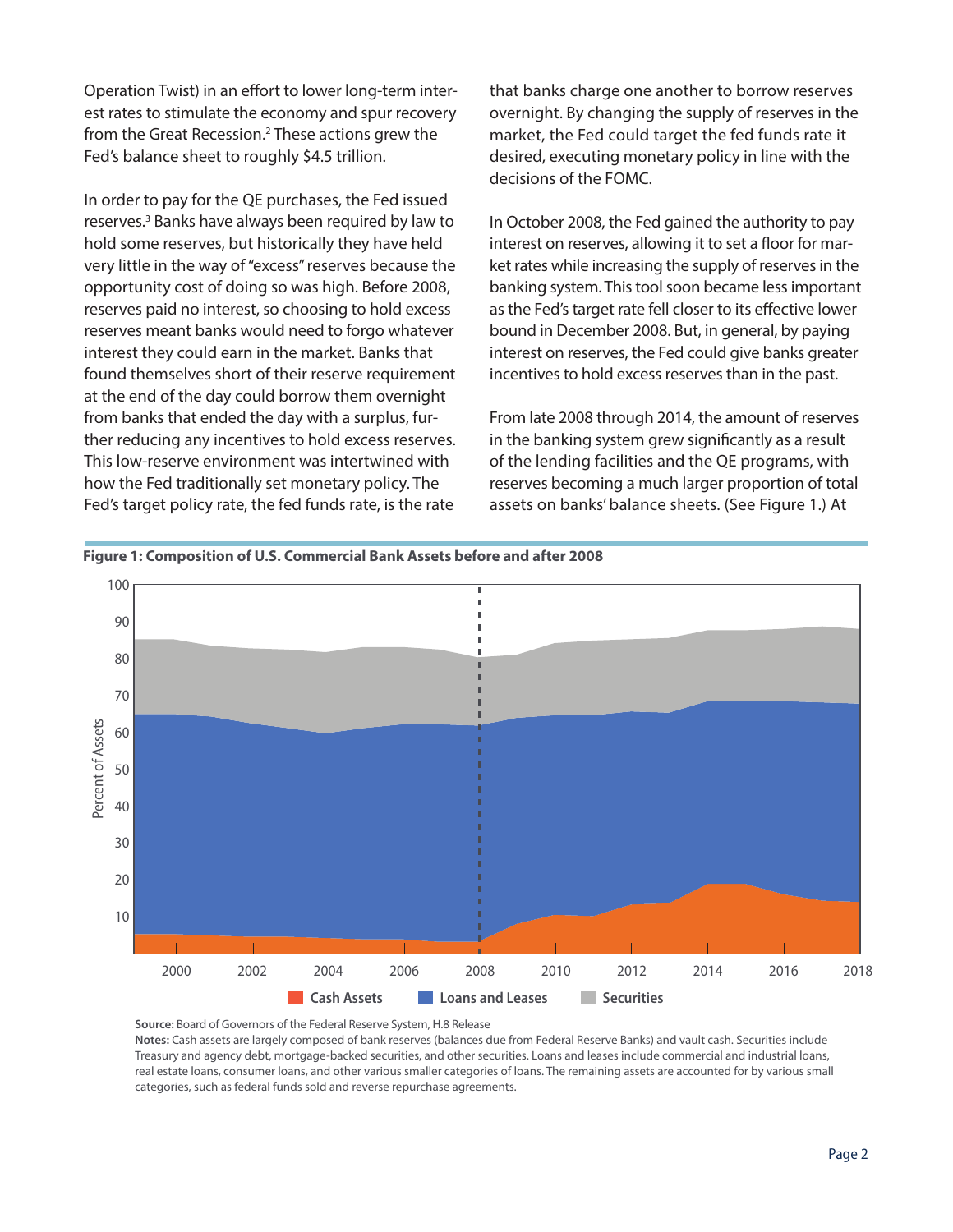various times during the unconventional monetary policy period, many policymakers expressed concerns that the massive increase in reserves from QE could eventually trigger inflation. For example, in a 2012 speech, then Philadelphia Fed President Charles Plosser warned that "once the recovery strengthens — and it surely will — long rates will begin to rise and banks will begin lending out their excess reserves. … In such an environment, policymakers might need to tighten policy quickly to contain inflationary pressure."4 But as the recovery proceeded, inflation remained low despite the unprecedented level of excess reserves in the system. Why?

## **Modeling an Economy with Large Excess Reserves**

To improve our understanding of this issue, it is useful to study a model of the macroeconomy that explicitly includes a banking system with a nontrivial balance sheet. In a recent paper, one of the authors of this *Economic Brief* (Ennis) studies such a model.5 In the model, bankers can make loans and also can borrow from other banks in the interbank market. There is a central bank that controls the total supply of monetary assets (reserves plus currency) in the economy but not the split (that is, banks determine whether to hold reserves or transform them into currency). In the model, as in reality, only banks can hold reserves.

When reserves are "scarce" or when banks have no reason to hold excess reserves (for example, because reserves pay no interest), the model predicts that there will be little to no demand for excess reserves. Under these conditions, prices move together with the quantity of monetary assets. This aligns well with the observed real-world, long-run relationship between prices and monetary assets that Lucas referred to in his 1995 lecture.

On the other hand, if the central bank pays interest on reserves at market rates, banks are willing to hold excess reserves, and prices no longer need to move in step with the quantity of money. In this situation, the quantity of reserves in the banking system could increase considerably without any significant effect on the price level. This configuration closely matches

the monetary behavior of the U.S. economy over the past decade.

## **Limits to the Decoupling of Money and Prices**

As experience demonstrates — and Ennis's model explains — paying a market rate on reserves allows a central bank to increase the supply of monetary assets without generating a corresponding response in the price level. But does the central bank face limits in its ability to continue increasing the supply of reserves while maintaining a stable price level? In September 2012, the Fed announced its third QE program. This program differed from the first two in that the Fed agreed to purchase a fixed amount of assets (\$85 billion) per month "indefinitely." Simultaneously, the Fed pledged to maintain its inflation target of 2 percent. The fact that the program had no fixed duration implied that the total increase in the size of the balance sheet and, in particular, excess reserves in the banking system were left unspecified.

Relatedly, the recently released FOMC transcripts for 2013 reveal that some participants at the time worried about the possibility of facing limits in the Fed's ability to continue QE purchases for an extended period of time. In the April/May 2013 meeting, then Dallas Fed President Richard Fisher asked "what the practical limits are on the size of our balance sheet."6 Fed staffers recognized the uncertainty and complexity of the question while also acknowledging that a limit must exist as eventually "there won't be anything left for us to buy." Ultimately, the Fed ended asset purchases in 2014 before these issues became more pressing, but the question of potential limits to QE remains pertinent for future policymakers.

Beyond the extreme case of running out of assets to buy, there may be other, more subtle limits to the Fed's ability to increase the size of its balance sheet without triggering a corresponding increase in the price level. Ennis's model suggests one such limit. In particular, the model indicates that a growing supply of reserves eventually could become incompatible with stable prices even if the central bank has the authority to pay interest on reserves. Because only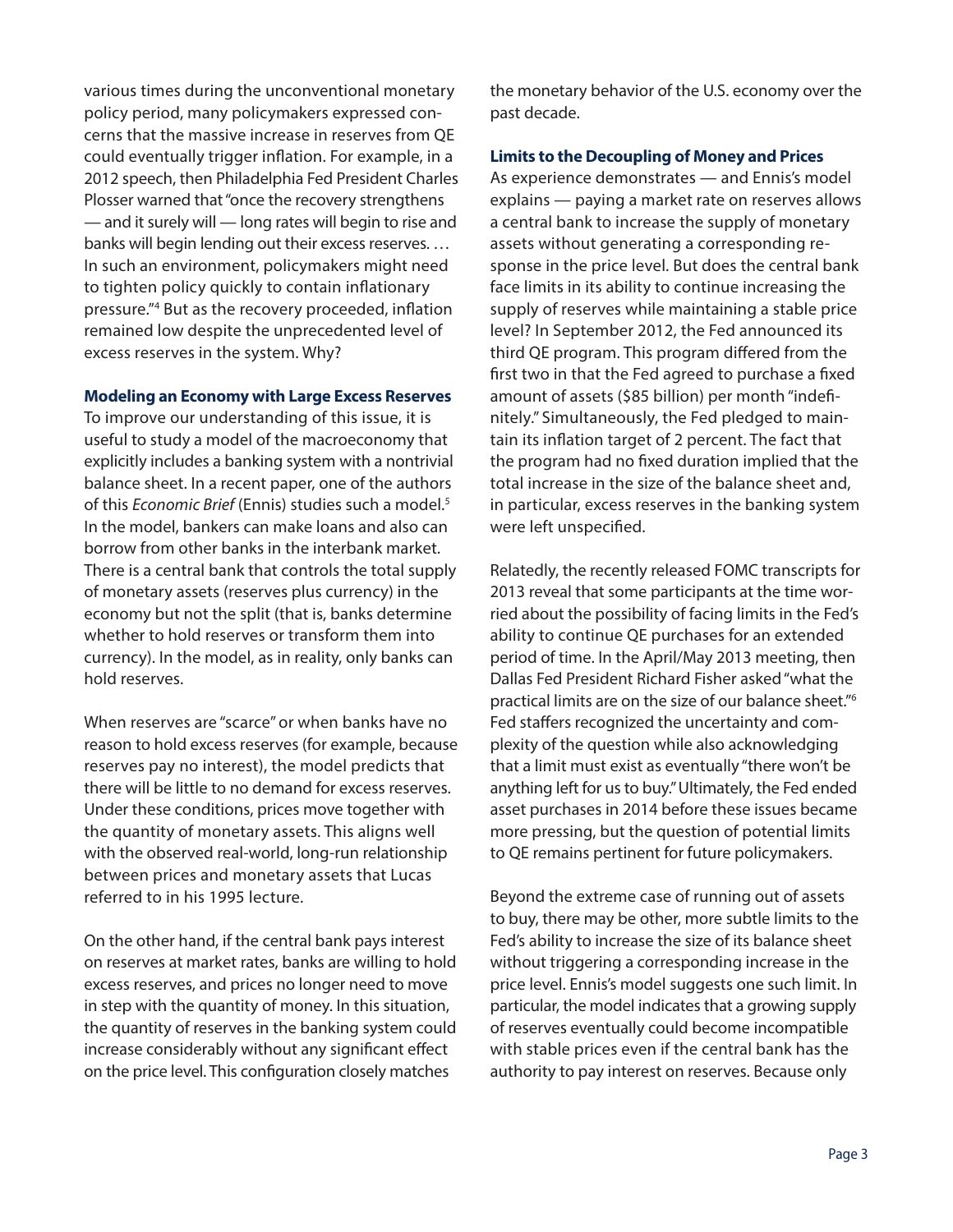banks can hold reserves, the amount of reserves they can hold is tied to the size of their balance sheets. If banks face capital requirements (due to regulation or other market-induced reasons), then the total value of reserves that banks can hold is linked to the total amount of bank capital available in the economy. Eventually, as bank capital becomes scarce, the cost of holding additional reserves becomes higher than the interest paid on reserves and banks again become sensitive to the quantity of reserves outstanding. At this point, the model predicts that prices would once again move together with the quantity of monetary assets.

## **Looking Forward**

The potential limits identified by the model never materialized for the Fed in the aftermath of the Great Recession, but knowing about them may prove useful for policymakers in the future.<sup>7</sup> After the third QE ended, the Fed maintained the size of its balance sheet by reinvesting any securities that matured. Starting in October 2017, the Fed began a process of normalization for its balance sheet by reducing the value of securities it reinvests by a fixed amount each month. That said, many economists and Fed officials anticipate that the Fed's balance sheet will remain larger than prior to the crisis of 2007–08 at least for some time to come.

At the same time that it has been normalizing its balance sheet, the Fed also has been raising its target for interest rates. The ability to pay interest on reserves has been crucial to allowing the Fed to raise its target rate while there are still significant excess reserves in the banking system. Despite these rate increases, due to various secular reasons, interest rates are expected to remain historically low for a long time. This could mean that the unconventional tools that the Fed employed during the last crisis may become more common in future downturns if the effective lower bound on interest rates again becomes binding for the conduct of monetary policy. Improving our understanding of the workings of such tools, and their limitations, is therefore an important objective of economic research, and the model and ideas discussed here contribute to that collective effort.

Huberto M. Ennis is the group vice president for macro and financial economics, and Tim Sablik is an economics writer in the Research Department at the Federal Reserve Bank of Richmond.

## **Endnotes**

- <sup>1</sup> Robert E. Lucas Jr., ["Nobel Lecture: Monetary Neutrality,](https://doi.org/10.1086/262037)" *Journal of Political Economy*, August 1996, vol. 104, no. 4, pp. 661–682.
- 2 The Fed's Maturity Extension Program and Reinvestment Policy that began in September 2011 and ran through the end of 2012 was called "Operation Twist," in reference to a similar program the Fed employed in the 1960s. In the more recent case, the Fed sold a total of \$667 billion in short-term Treasuries and used the proceeds to buy longer-term Treasuries. This was a way for the Fed to put downward pressure on longer-term interest rates and provide additional easing during the recovery from the Great Recession. See Tim Sablik, ["Jargon Alert: Operation Twist,](https://www.richmondfed.org/-/media/richmondfedorg/publications/research/econ_focus/2012/q4/pdf/jargon_alert.pdf)" Federal Reserve Bank of Richmond *Region Focus*, Fourth Quarter 2012, p. 10.
- <sup>3</sup> See Todd Keister and James J. McAndrews, "Why Are Banks [Holding So Many Excess Reserves?](https://www.newyorkfed.org/medialibrary/media/research/current_issues/ci15-8.pdf)" Federal Reserve Bank of New York *Current Issues in Economics and Finance*, December 2009, vol. 15, no. 8.
- 4 Charles I. Plosser, ["Good Intentions in the Short Term with](https://www.philadelphiafed.org/publications/speeches/plosser/2012/11-15-12_cato-institute)  [Risky Consequences for the Long Term,](https://www.philadelphiafed.org/publications/speeches/plosser/2012/11-15-12_cato-institute)" Speech at the Cato Institute 30th Annual Monetary Conference, Washington, D.C., November 15, 2012. See also Huberto M. Ennis and Alexander L. Wolman, "[Excess Reserves and the New Chal](https://www.richmondfed.org/publications/research/economic_brief/2010/eb_10-03)[lenges for Monetary Policy](https://www.richmondfed.org/publications/research/economic_brief/2010/eb_10-03)," Federal Reserve Bank of Richmond *Economic Brief* No. 10-03, March 2010.
- <sup>5</sup> Huberto M. Ennis, "A Simple General Equilibrium Model of [Large Excess Reserves,](https://doi.org/10.1016/j.jmoneco.2018.04.008)" *Journal of Monetary Economics*, October 2018, vol. 98, pp. 50–65. Other papers that also have studied this question include Mark Gertler and Peter Karadi, ["A Model](https://doi.org/10.1016/j.jmoneco.2010.10.004)  [of Unconventional Monetary Policy](https://doi.org/10.1016/j.jmoneco.2010.10.004)," *Journal of Monetary Economics*, January 2011, vol. 58, no. 1, pp. 17–34; Vasco Cúrdia and Michael Woodford, "[The Central-Bank Balance Sheet as an](https://doi.org/10.1016/j.jmoneco.2010.09.011)  [Instrument of Monetary Policy,](https://doi.org/10.1016/j.jmoneco.2010.09.011)" *Journal of Monetary Economics*, January 2011, vol. 58, no. 1, pp. 54–79; and Stephen D. Williamson, "Interest on Reserves, Interbank Lending, and Monetary [Policy](https://doi.org/10.1016/j.jmoneco.2018.07.005)," *Journal of Monetary Economics*, forthcoming.
- 6 "[Meeting of the Federal Open Market Committee](https://www.federalreserve.gov/monetarypolicy/files/FOMC20130501meeting.pdf)," April 30- May 1, 2013, pp. 114–115.
- $7$  Ennis and Wolman study in detail the distribution of reserves across banks in the United States and document that most of the banks holding large excess reserves during the QE period were not facing tight capital constraints. See Ennis and Wolman, "[Large Excess Reserves in the United States: A View from](https://www.ijcb.org/journal/ijcb15q1a8.htm)  [the Cross-Section of Banks,](https://www.ijcb.org/journal/ijcb15q1a8.htm)" *International Journal of Central Banking*, January 2015, vol. 11, no. 1, pp. 251–289.

This article may be photocopied or reprinted in its entirety. Please credit the authors, source, and the